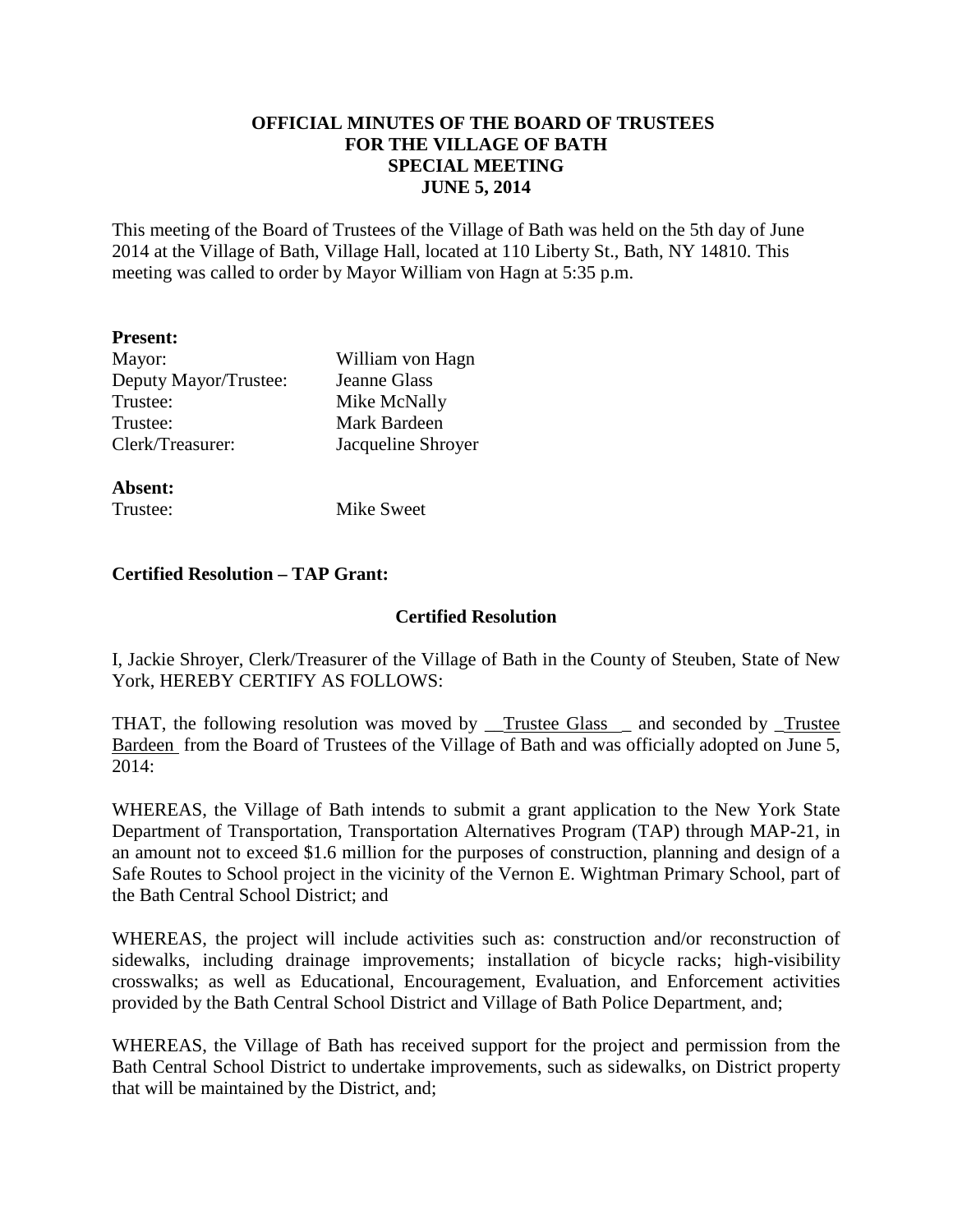WHEREAS, all other improvements will be initiated in the Village's public Right of Way, and;

WHEREAS, the Village of Bath's Comprehensive Plan 2006 has stated goals of keeping Bath a community where residents and visitors feel safe to travel freely anywhere, anytime and to make the Village of Bath a "walker friendly" community, and;

WHEREAS, the Village of Bath Safe Routes To School Project will promote a safe, accessible, and pedestrian-friendly community particularly for students, but will benefit all residents; now, therefore be it

RESOLVED THAT, William von Hagn, Mayor, is hereby authorized to submit a Transportation Alternatives grant application to the New York State Department of Transportation, and further

RESOLVED THAT, the Village of Bath will commit a minimum 20% local match toward the project through cash and force account labor.

Signature of Clerk Municipal Seal

\_\_\_\_\_\_\_\_\_\_\_\_\_\_\_\_\_\_\_\_\_\_\_\_\_\_\_\_\_\_

### **Budget Transfer:**

 Motion made by Trustee Glass, seconded by Trustee Bardeen to approve the budget transfer of \$260.00 from A3120.47 Police Dept – Uniforms to A3120.48 Police Dept Repairs due to transferring too much in the last budget transfer. All present were in favor and the motion was carried.

### **Pelham Electric:**

The board discussed a letter from Pelham Electric for a quote for electrical service requested per the Village. The estimated project price is \$7,460.00 for labor, materials, and disposal of old fixtures for LED lighting and escape windows in the Bath Municipal Building Gymnasium. This quote will expire in 30 days due to material price increases. This quote will be filed with IEEP.

### **IT Services:**

 Motion made by Trustee McNally, seconded by Trustee Bardeen to approve the Mayor to spend up to \$250.00 to identify what we have to pursue switching IT Support to CPE IT Solutions. All present were in favor and the motion was carried.